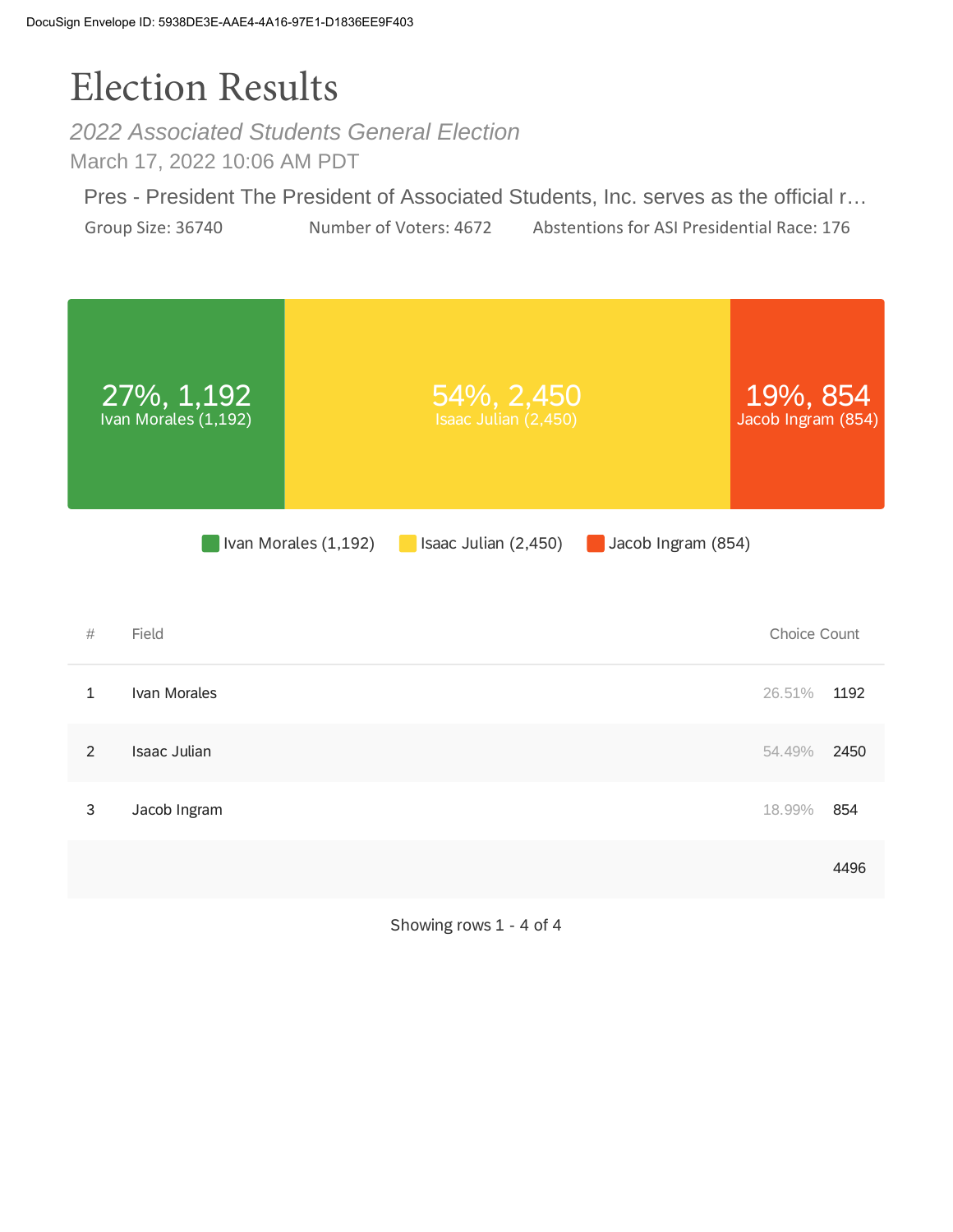Executive VP - Executive Vice President The Executive Vice President serves as t… Group Size: 36740 Number of Voters: 4672 Abstentions for ASI Exec. Vice Presidential Race: 186



Showing rows 1 - 3 of 3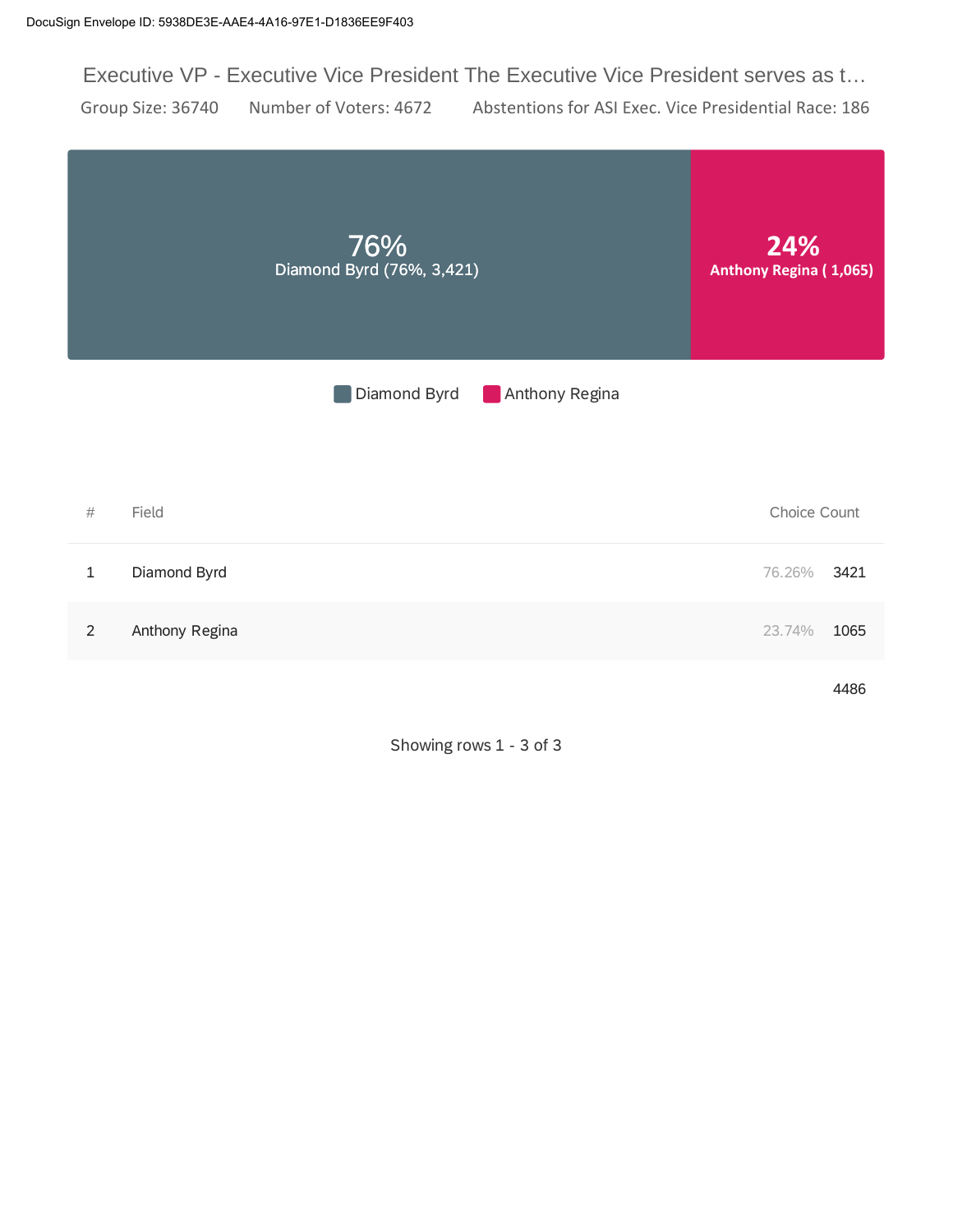VP Finance - Vice President of Finance The Vice President of Finance oversees t…

Group Size: 36740 Number of Voters: 4672 Abstentions for ASI Vice President of Finance Race: 154

|                | 63%, 2,862<br>Mitali Jain (63%, 2,862) | 37%, 1,656<br>Jose Raya Perez (37%, 1,656) |
|----------------|----------------------------------------|--------------------------------------------|
|                | Mitali Jain                            | Jose Raya Perez                            |
|                |                                        |                                            |
| $\#$           | Field                                  | Choice Count                               |
| $\mathbf{1}$   | Mitali Jain                            | 2862<br>63.35%                             |
| $\overline{2}$ | Jose Raya Perez                        | 36.65%<br>1656                             |
|                |                                        | 4518                                       |

Showing rows 1 - 3 of 3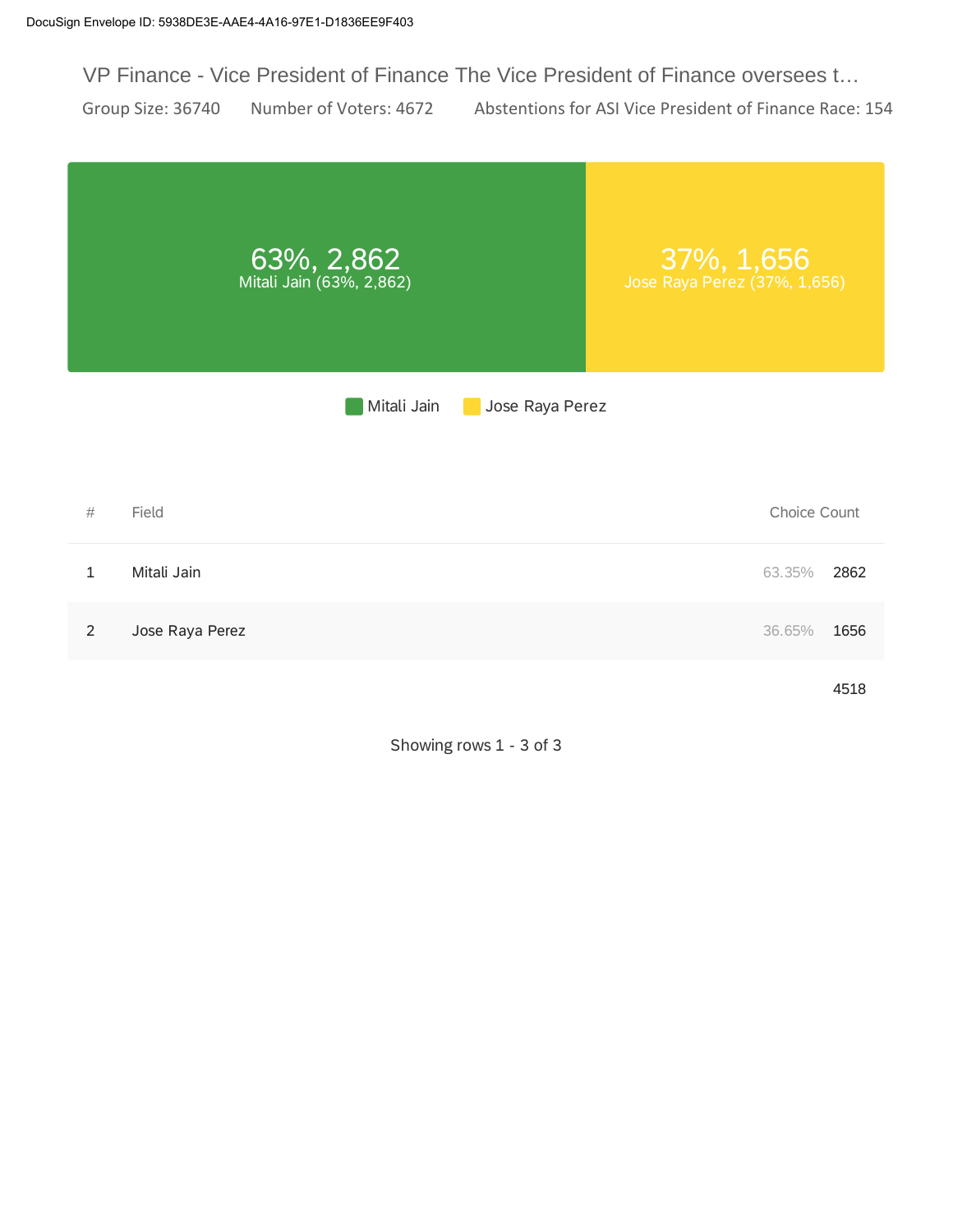Senator at-Large - Senator at-Large Serve as a voting member of the Associated …

Group Size: 36740 Number of Voters: 4672

|                | $24\%$ , 1,795<br><b>Teresa Falcon</b> | 30%, 2,207<br>Verena Mikhail | 22%, 1,667<br>Fidel Vasquez |                 | 24%, 1,790<br>Alejandro Rojas |      |
|----------------|----------------------------------------|------------------------------|-----------------------------|-----------------|-------------------------------|------|
|                | Teresa Falcon                          | Verena Mikhail               | Fidel Vasquez               | Alejandro Rojas |                               |      |
| #              | Field                                  |                              |                             |                 | Choice Count                  |      |
| $\mathbf{1}$   | Teresa Falcon                          |                              |                             |                 | 24.06%                        | 1795 |
| $\overline{2}$ | Verena Mikhail                         |                              |                             |                 | 29.59%                        | 2207 |
| 3              | Fidel Vasquez                          |                              |                             |                 | 22.35%                        | 1667 |
| 4              | Alejandro Rojas                        |                              |                             |                 | 24.00%                        | 1790 |
|                |                                        |                              |                             |                 |                               |      |

Showing rows 1 - 5 of 5

7459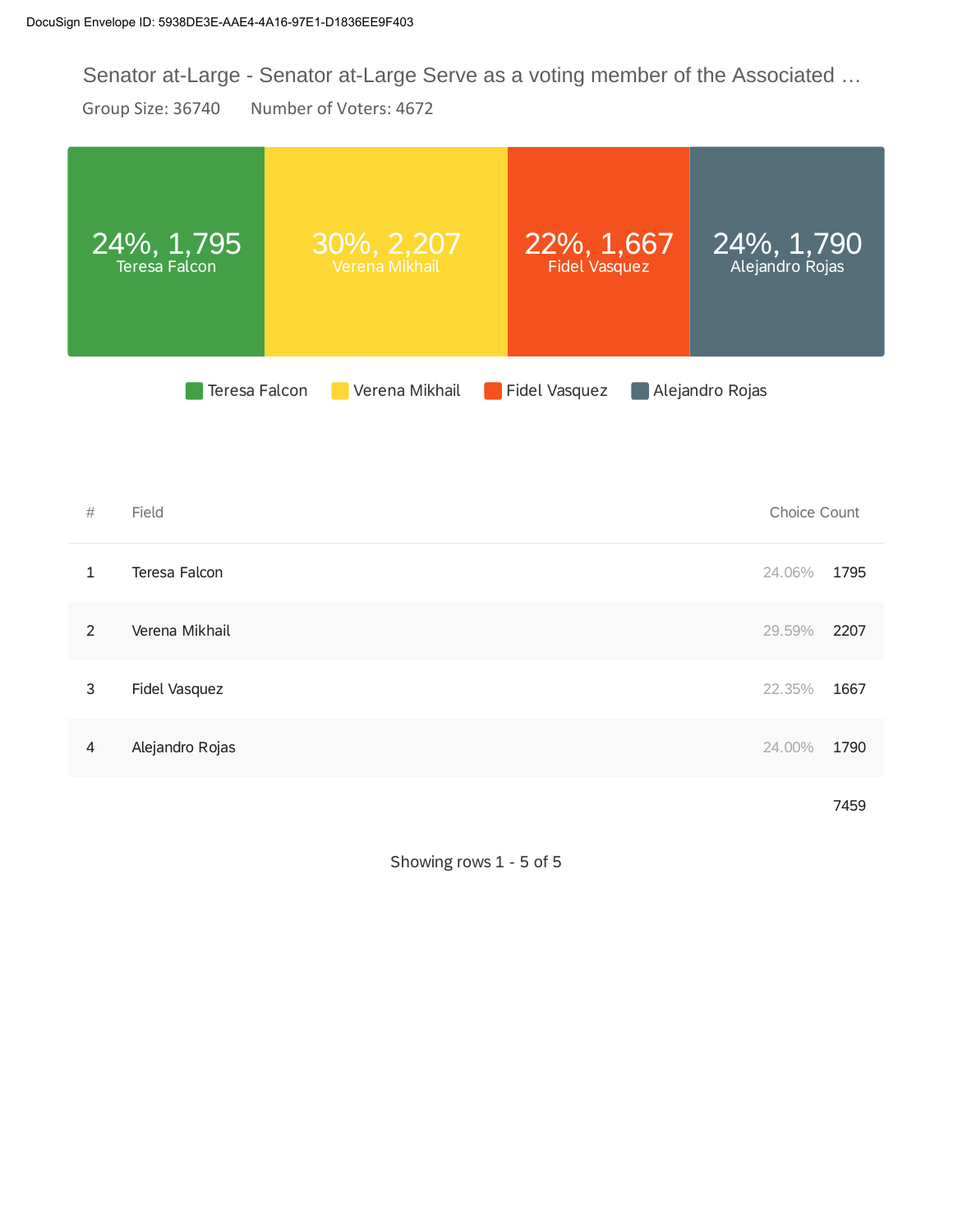Trustee at-Large, University Student Union Board of Trustees Serve as a voting m…

Group Size: 36740 Number of Voters: 4672

|                | 24%<br>Jeremy Ramos (1,702) | 36%<br>Samantha Schoner (36%, 2,511) | 20%<br>Akshay Ramesh<br>Waghmare (1,380) | 20%<br>Newton Bao (1,423) |      |
|----------------|-----------------------------|--------------------------------------|------------------------------------------|---------------------------|------|
|                | Jeremy Ramos                | Samantha Schoner                     | Akshay Ramesh Waghmare                   | Newton Bao                |      |
|                |                             |                                      |                                          |                           |      |
| $\#$           | Field                       |                                      |                                          | Choice Count              |      |
| $\mathbf{1}$   | Jeremy Ramos                |                                      |                                          | 24.26%                    | 1702 |
| $\overline{2}$ | Samantha Schoner            |                                      |                                          | 35.79%                    | 2511 |
| 3              | Akshay Ramesh Waghmare      |                                      |                                          | 19.67%                    | 1380 |
| 4              | Newton Bao                  |                                      |                                          | 20.28%                    | 1423 |
|                |                             |                                      |                                          |                           | 7016 |

Showing rows 1 - 5 of 5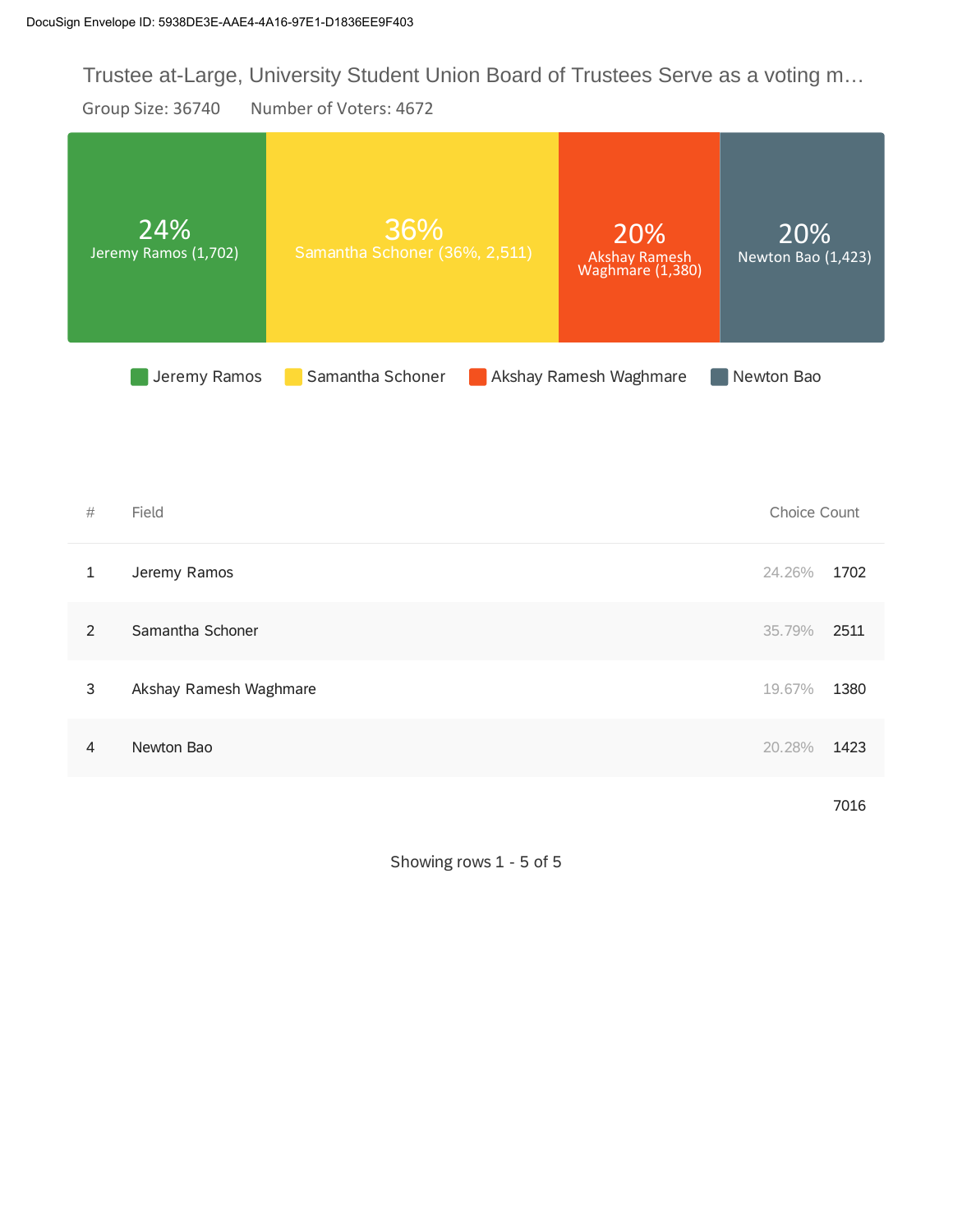COB - Senator, College of Business Serve as a voting member of the Associated …

|              |                  | 100%<br>Daniel Rodriguez (100%, 534) |                |
|--------------|------------------|--------------------------------------|----------------|
|              |                  | Daniel Rodriguez                     |                |
|              |                  |                                      |                |
| $\#$         | Field            |                                      | Choice Count   |
| $\mathbf{1}$ | Daniel Rodriguez |                                      | 100.00%<br>534 |
|              |                  | Showing rows 1 - 1 of 1              |                |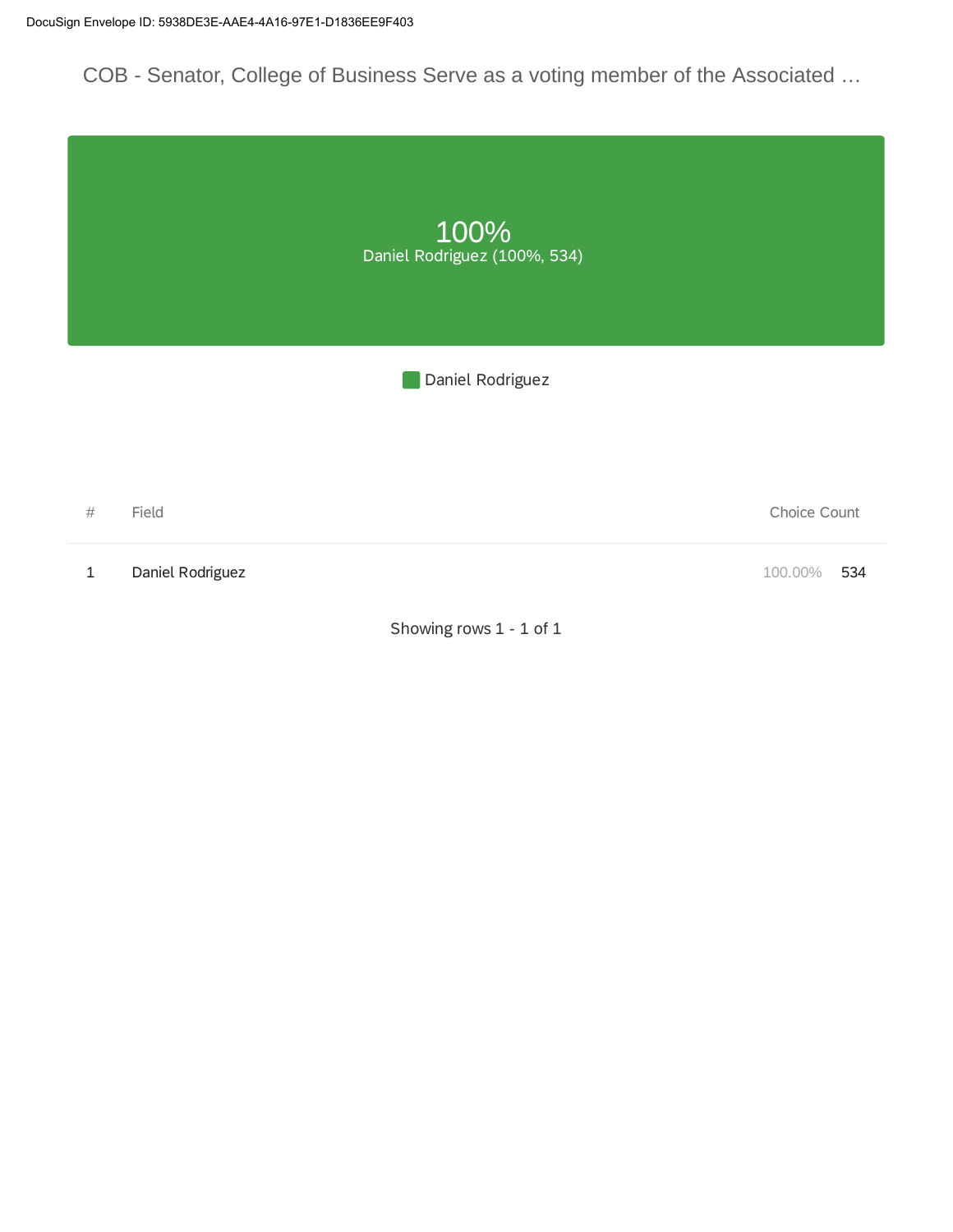CHHS - Senator, College of Health and Human Services Serve as a voting memb…

|              |              | 100%<br>Jocelyn Pena (100%, 811) |                |
|--------------|--------------|----------------------------------|----------------|
|              |              | Jocelyn Pena                     |                |
|              |              |                                  |                |
| $\#$         | Field        |                                  | Choice Count   |
| $\mathbf{1}$ | Jocelyn Pena |                                  | 100.00%<br>811 |
|              |              | Showing rows 1 - 1 of 1          |                |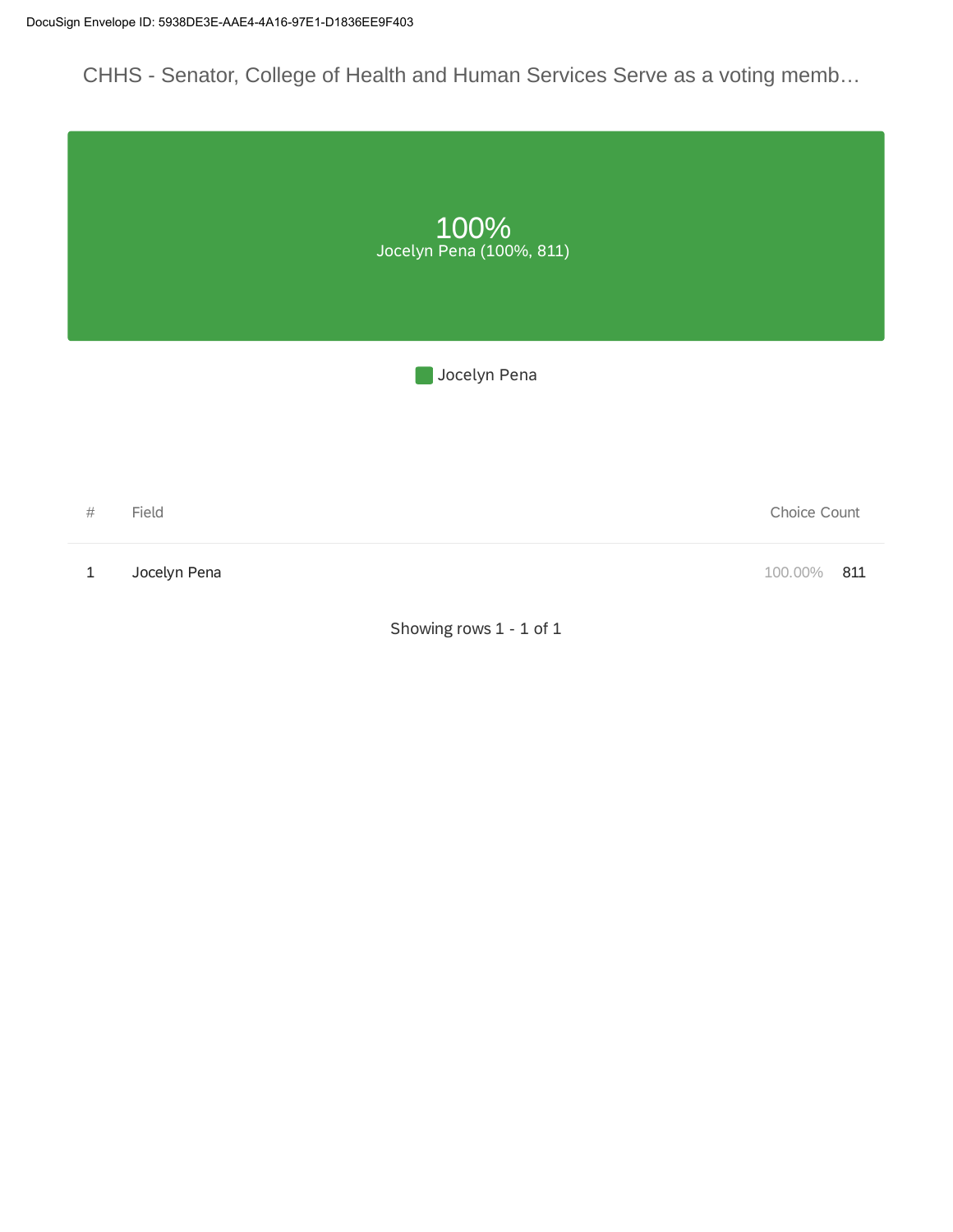CED - Senator, College of Education Serve as a voting member of the Associated…

|             |                 | 100%<br>Nidhin Varghese (100%, 258) |                |
|-------------|-----------------|-------------------------------------|----------------|
|             |                 | Nidhin Varghese                     |                |
|             |                 |                                     |                |
| $\#$        | Field           |                                     | Choice Count   |
| $\mathbf 1$ | Nidhin Varghese |                                     | 100.00%<br>258 |
|             |                 | Showing rows 1 - 1 of 1             |                |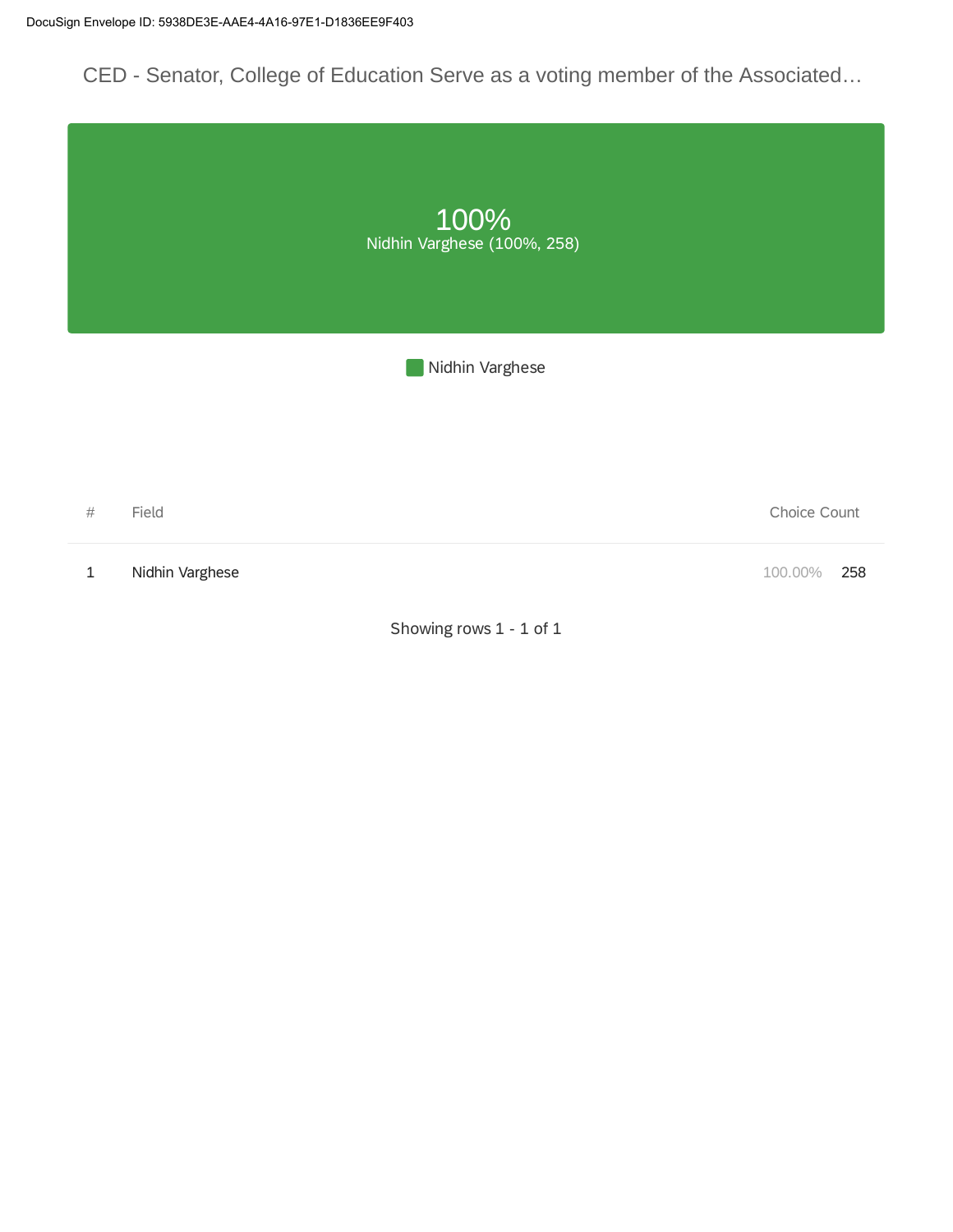COTA - Senator, College of the Arts Serve as a voting member of the Associated …

|       |                 | 100%<br>Mariel Carrasco (100%, 381) |                |
|-------|-----------------|-------------------------------------|----------------|
|       |                 | Mariel Carrasco                     |                |
|       |                 |                                     |                |
|       |                 |                                     |                |
| $\#$  | Field           |                                     | Choice Count   |
| $1\,$ | Mariel Carrasco |                                     | 100.00%<br>381 |
|       |                 | Showing rows 1 - 1 of 1             |                |